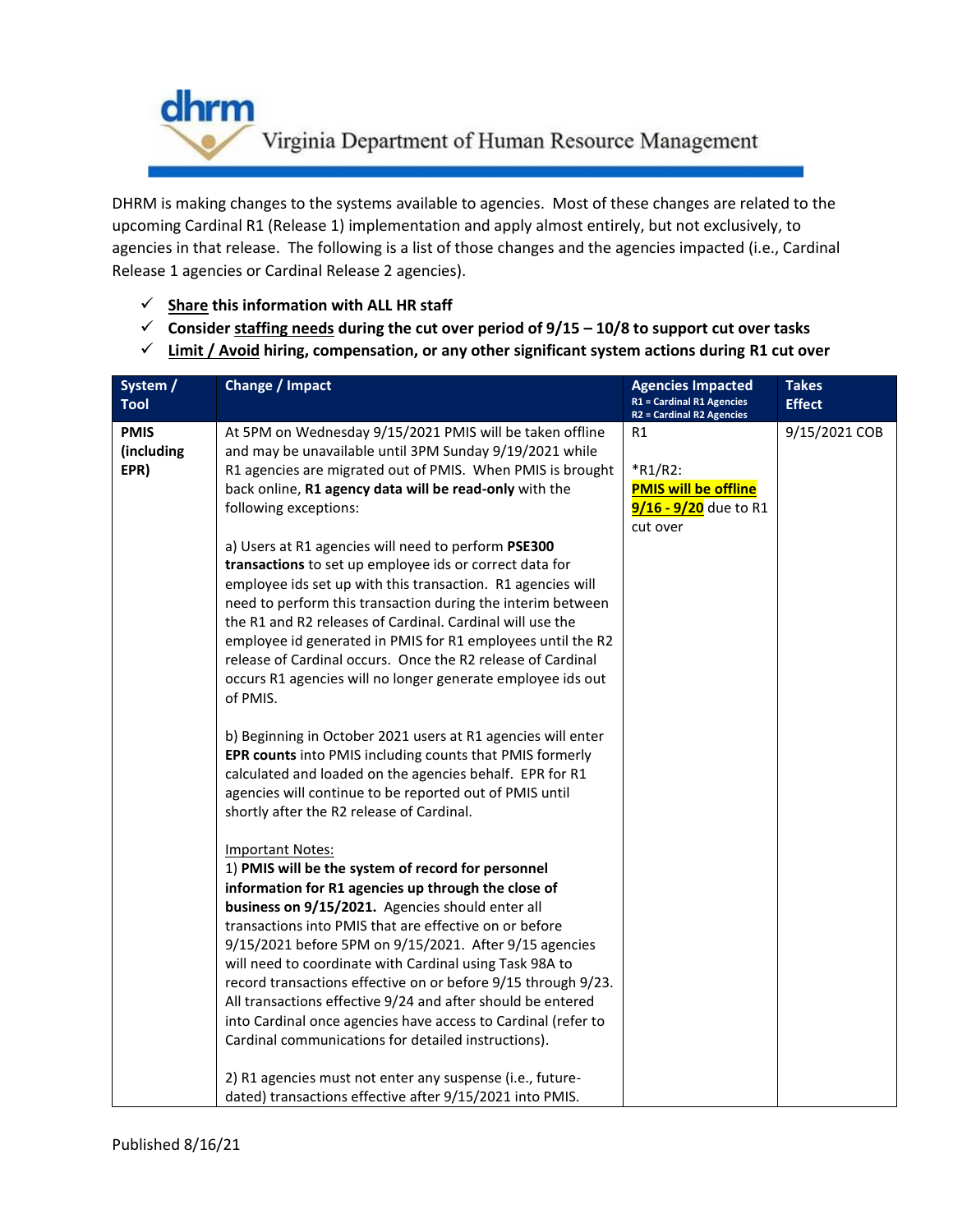| System /<br><b>Tool</b>          | Change / Impact                                                                                                             | <b>Agencies Impacted</b><br><b>R1 = Cardinal R1 Agencies</b><br><b>R2 = Cardinal R2 Agencies</b> | <b>Takes</b><br><b>Effect</b> |
|----------------------------------|-----------------------------------------------------------------------------------------------------------------------------|--------------------------------------------------------------------------------------------------|-------------------------------|
|                                  | PMIS will not process any suspense transactions dated after                                                                 |                                                                                                  |                               |
|                                  | 9/15/2021.                                                                                                                  |                                                                                                  |                               |
|                                  | 3) DHRM will be reaching out to R1 agencies to determine                                                                    |                                                                                                  |                               |
|                                  | the users who can access PMIS and EPR after 9/15 and the                                                                    |                                                                                                  |                               |
| <b>BES</b>                       | privileges those users should have.<br>At 5PM on Wednesday 9/15/2021 BES will be taken offline                              | R1                                                                                               | 9/15/2021 COB                 |
|                                  | and may be unavailable until 3PM Sunday 9/19/2021 while                                                                     |                                                                                                  |                               |
|                                  | R1 agencies are migrated out of BES. When BES is brought                                                                    | $*$ R1/R2:                                                                                       |                               |
|                                  | back online, R1 agency data will be read-only with the                                                                      | <b>BES will be offline</b>                                                                       |                               |
|                                  | following exceptions:                                                                                                       | $9/16 - 9/20$<br>due to R1 cut over                                                              |                               |
|                                  | a) Users at R1 agencies will need to perform PSE300                                                                         |                                                                                                  |                               |
|                                  | transactions to set up participant ids or correct data for                                                                  |                                                                                                  |                               |
|                                  | participant ids set up with this transaction. R1 agencies will                                                              |                                                                                                  |                               |
|                                  | need to perform this transaction during the interim between<br>the R1 and R2 releases of Cardinal. Cardinal will use the id |                                                                                                  |                               |
|                                  | generated for R1 participants until the R2 release of Cardinal                                                              |                                                                                                  |                               |
|                                  | occurs. Once the R2 release of Cardinal occurs R1 agencies                                                                  |                                                                                                  |                               |
|                                  | will no longer generate ids out of BES.                                                                                     |                                                                                                  |                               |
|                                  |                                                                                                                             |                                                                                                  |                               |
|                                  | <b>Important Notes:</b><br>1) Agencies should enter all transactions into BES that are                                      |                                                                                                  |                               |
|                                  | effective on or before 10/1/2021 before 5PM on                                                                              |                                                                                                  |                               |
|                                  | 9/15/2021. All transactions effective after 10/1 should be                                                                  |                                                                                                  |                               |
|                                  | input into Cardinal. If transactions are not entered in BES by                                                              |                                                                                                  |                               |
|                                  | close of business on September 15, they will need to be held                                                                |                                                                                                  |                               |
|                                  | and entered online in Cardinal after the HCM go-live on<br>Saturday, October 2. Should Benefits Administrators have an      |                                                                                                  |                               |
|                                  | employee who has an immediate need for coverage between                                                                     |                                                                                                  |                               |
|                                  | September 15 and October 1, they will need to contact OHB                                                                   |                                                                                                  |                               |
|                                  | who will key the coverage into BES.                                                                                         |                                                                                                  |                               |
|                                  | 2) R1 agencies should not enter any future-dated                                                                            |                                                                                                  |                               |
|                                  | transactions effective after 10/1 into BES after 9/15/2021.                                                                 |                                                                                                  |                               |
|                                  | 3) DHRM will be reaching out to R1 agencies to determine                                                                    |                                                                                                  |                               |
|                                  | which employees should have access to BES after 9/15 and                                                                    |                                                                                                  |                               |
|                                  | which privileges those users should have.                                                                                   |                                                                                                  |                               |
| <b>Agency File</b><br>Repository | Starting in the mid-September 2021 timeframe, no new files<br>or reports (with limited exceptions - e.g., in the case of a  | R <sub>1</sub>                                                                                   | 9/16/2021                     |
|                                  | PMIS User Security Listing or EPR reports) will be put in the                                                               |                                                                                                  |                               |
|                                  | R1 Agency folders. R1 Agencies will still have access to the                                                                |                                                                                                  |                               |
|                                  | Agency File Repository to retrieve files and reports.                                                                       |                                                                                                  |                               |
| <b>TAL</b>                       | Employee access to TAL (through Employee Direct) for R1                                                                     | R <sub>1</sub>                                                                                   | 9/24/2021 COB                 |
| (Time,                           | agencies will be available until close of business (COB) on                                                                 |                                                                                                  |                               |
| <b>Attendance</b><br>& Leave)    | Friday 9/24/2021. After 9/24, TAL access through Employee<br>Direct will be shut off for R1 agency employees.               |                                                                                                  |                               |
| via DHRM's                       |                                                                                                                             |                                                                                                  |                               |
| Employee                         | DHRM and the Cardinal Team will provide additional                                                                          |                                                                                                  |                               |
| <b>Direct Portal</b>             | guidance to R1 agencies on what employees should enter                                                                      |                                                                                                  |                               |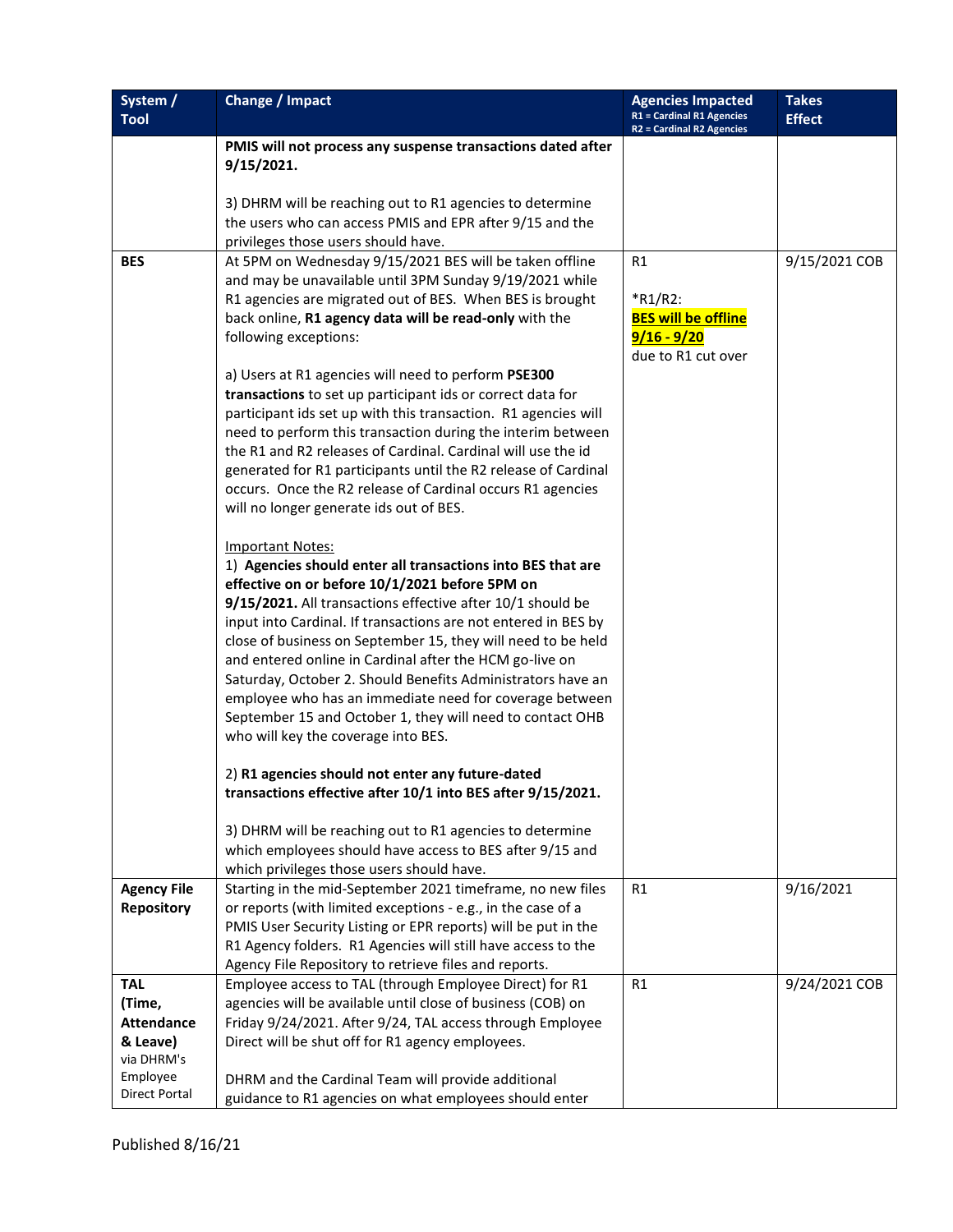| System /<br><b>Tool</b>                                                            | Change / Impact                                                                                                                                                                                                            | <b>Agencies Impacted</b><br><b>R1 = Cardinal R1 Agencies</b> | <b>Takes</b><br><b>Effect</b> |
|------------------------------------------------------------------------------------|----------------------------------------------------------------------------------------------------------------------------------------------------------------------------------------------------------------------------|--------------------------------------------------------------|-------------------------------|
|                                                                                    | and supervisors approve in TAL as the transition for R1                                                                                                                                                                    | <b>R2 = Cardinal R2 Agencies</b>                             |                               |
|                                                                                    | agencies to Cardinal gets closer.                                                                                                                                                                                          |                                                              |                               |
|                                                                                    |                                                                                                                                                                                                                            |                                                              |                               |
| <b>TAL</b><br>(Time,                                                               | At COB on Friday 9/24/2021 TAL access via<br>HuRMan/SecurePass for HR professionals and other users                                                                                                                        | R1                                                           | 9/24/2021 COB                 |
| <b>Attendance</b><br>& Leave)                                                      | who access R1 agencies will be changed to read-only.                                                                                                                                                                       |                                                              |                               |
| via DHRM's<br>HuRMan/<br><b>SecurePass</b><br>Portal                               | DHRM and the Cardinal Team will provide additional<br>guidance to TAL Users who use HuRMan / SecurePass to<br>access TAL as the transition from R1 agencies to Cardinal gets<br>closer.                                    |                                                              |                               |
| Health<br><b>Benefits</b><br><b>Direct</b><br>via Employee<br><b>Direct Portal</b> | This application under DHRM's Employee Direct portal shows<br>an employee's current health benefit elections. It will be<br>turned off for R1 agency employees on 9/30/2021.                                               | R1                                                           | 9/30/2021                     |
| My<br>Employment<br>Profile<br>via Employee                                        | DHRM will retire this system on 9/30/2021 for all agencies.<br>After this date it will no longer be accessible.                                                                                                            | R1/R2                                                        | 9/30/2021                     |
| <b>Direct Portal</b><br><b>HuRMan</b>                                              | Due to the pending implementation of SecurePass 2.0                                                                                                                                                                        | R1/R2                                                        | 12/31/2021                    |
| Portal                                                                             | targeted for Novemeber, HuRMan will be decommissioned<br>on December 31 <sup>st</sup> , 2021. All active users must be transitioned<br>to SecurePass 2.0 by this time.                                                     |                                                              |                               |
| <b>SecurePass</b><br>Portal                                                        | This portal will replace DHRM's HuRMan portal and provide a<br>more secure, agency-based portal and security<br>administration. Detailed communications are planned for<br>October and November outlining this transition. | R1/R2                                                        | November 2021                 |
| <b>EEO</b><br><b>Assessment</b><br>Tool,                                           | Data from 7/1/2020 through of 6/30/2021 that is available<br>for R1 agencies will be loaded into the tool and then no new<br>data will be loaded. The tool will remain up and accessible<br>until further notice.          | R1                                                           | 8/31/2021                     |
| <b>EEO</b><br><b>Assessment</b><br><b>Summary</b><br>Reports,                      |                                                                                                                                                                                                                            |                                                              |                               |
| <b>EEO</b><br>Compliance /<br><b>Calculator</b><br>Tool                            |                                                                                                                                                                                                                            |                                                              |                               |
| <b>Salary Survey</b><br>Tool                                                       | No data with an "as of" date after 6/30/2021 will be loaded<br>into the Salary Survey Tool for R1 agencies. The Salary<br>Survey tool will continue to be available to R1 agencies.                                        | R1/R2                                                        | Already<br>implemented        |
|                                                                                    | R2 agencies will need to note that the Salary Survey Tool will<br>not include R1 agency data in between R1 and R2.                                                                                                         |                                                              |                               |